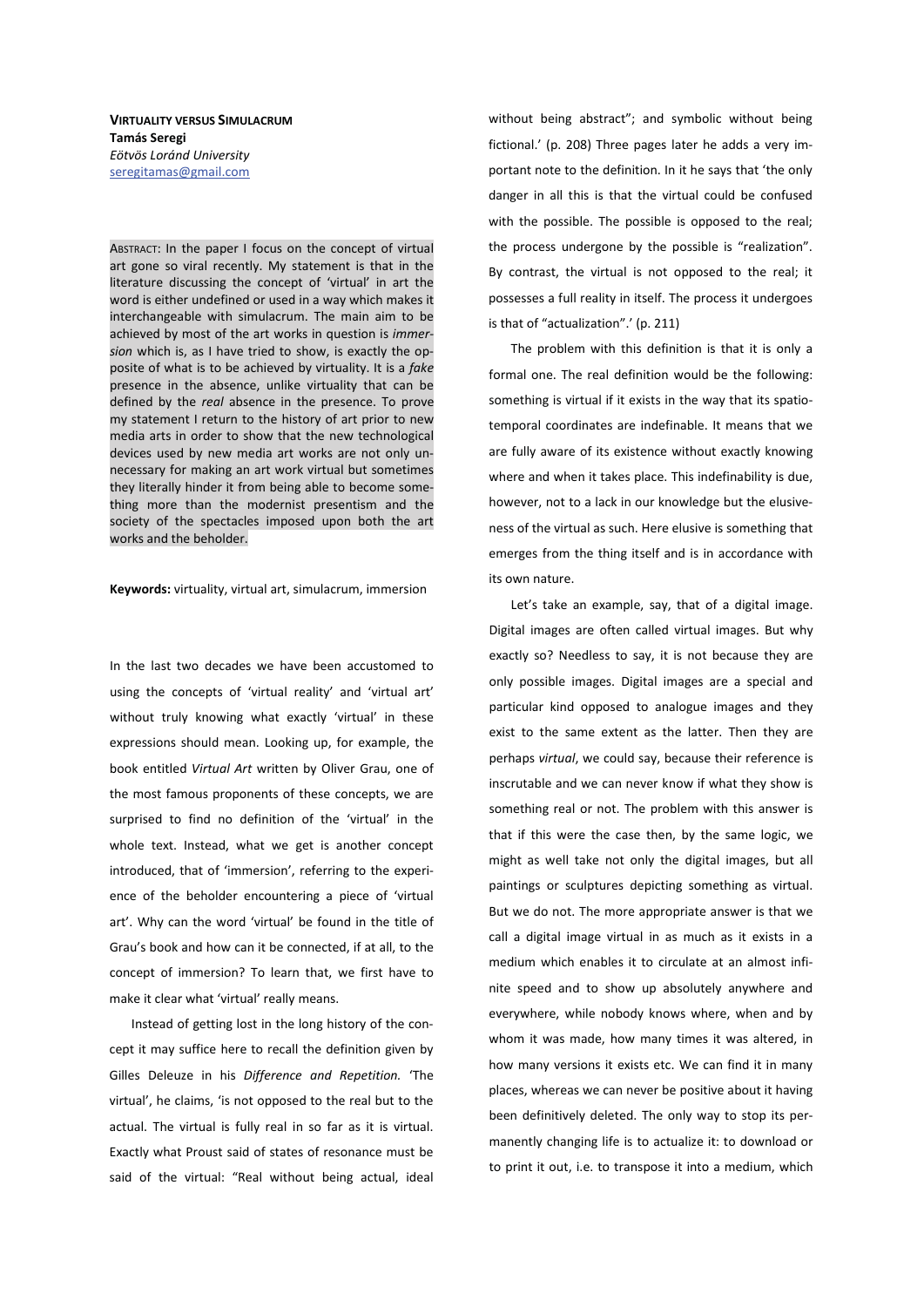puts an end to the endless circulation and in which an actual token of the virtual image is stranded.

What did we exclude following Deleuze's definition from the meaning of virtual? Again, the virtual is real without being actual, ideal without being abstract and symbolic without being fictional. What do these distinctions mean and what feature may join them together? The first part of the definition, i.e. the 'real without being actual' means that the virtual has no place in the world at all. It has no permanent connections to anything and has no meaningfully structured history. It cannot be seen or felt or found or intentionally made. It is beyond experience. It can only be met by its traces and symptoms. The virtual comes always too early (fancy, utopia, fantasy) or too late (myth, trauma, fossil, archive), or if it eventually comes up in the present will never be embedded in the stream of time (event, tragedy, comedy, love, invention, creation). That is to say, the virtual is outside of the actual reality, it is not a component of the actual world (including its past, its anticipatable future and its unrealized possibilities), for it is not a component of the world *as a meaningful whole.* What does the second part of the definition, i.e. the 'ideal without being abstract' mean? Ideal is something that has too many connections. Ideal is a multiplicity, an aggregate of many inconsistent perspectives. Abstraction, by contrast, means to spot and pull out some features from the world ignoring all the others in order to put them in a relation from which they can develop their own system. The ideals never constitute a system, a second world. That's why they can remain both closer to the world and freer from it. They are faced like *problems* in the world, like incomprehensibilities inside a comprehensible whole which must be solved, eased, cured for the sake of the whole's consistence. It doesn't fit in it and if it does only at the expense of having been narrowly and tightly connected to the world and becoming actual or conversely, of having lost all its connections in disappearing as a problem (we can 'let the problem go' – as it is said).

The abstract being refilled with concreteness without, however, rejoining to the real world, makes a new world be born, that of the fictional. Symbolic without being fictional – that was the third part of the definition cited. Fictional is something that has an own world equipped with laws, histories, facts, characters of its own. Fictional world, however, is not connected to the real one at all. Its only endeavor is to hold the outside world back and to keep its particular whole together. Fictional is a world disconnected from the real world which still can be a self-sufficient, full-blown world in itself. Symbolic here means something rather imaginary than institutional. In spite of his intellectual relationship to Lacan the concept of 'symbolic' in Deleuze's definition seems rather to mean what Lacan denoted with 'imaginary'. Although Deleuze didn't write much about the concept of symbol, neither before nor after his *Difference and Repetiton,* when he did, however, he did it in the following way: 'The locomotive [in Zola's *The Beast Within]* is not an object, but an epic symbol, a great Phantasm, like the ones which often appear in Zola's work, reflecting all of the themes and situations of the book.' (Deleuze 1990: 330) According to the sentence, symbolic certainly refers to something that is free to the point of not being constrained by the rules of any particular world for, unlike fiction, a symbol has deep, unclear, arborescent meaning which can unexpectedly make connections with many places, times or other meanings in this world while remaining much more unbound than any component in a fictional world. Symbolism, as against Fictionalism, prefers fancy, daydream, nightmare, fantasy, hallucination to a life in the world of imagination.

To make the distinction between virtual and actual more clear, I am referring to some examples from the History of Art in the last one-and-a-half Centurie. The first example is a randomly chosen Impressionist painting, a not too famous one, the *Landscape near Monte-Carlo* of Claude Monet painted in 1883. While we take a look at the picture I mention that in the history of immersive pictures and arts this era happens to be repre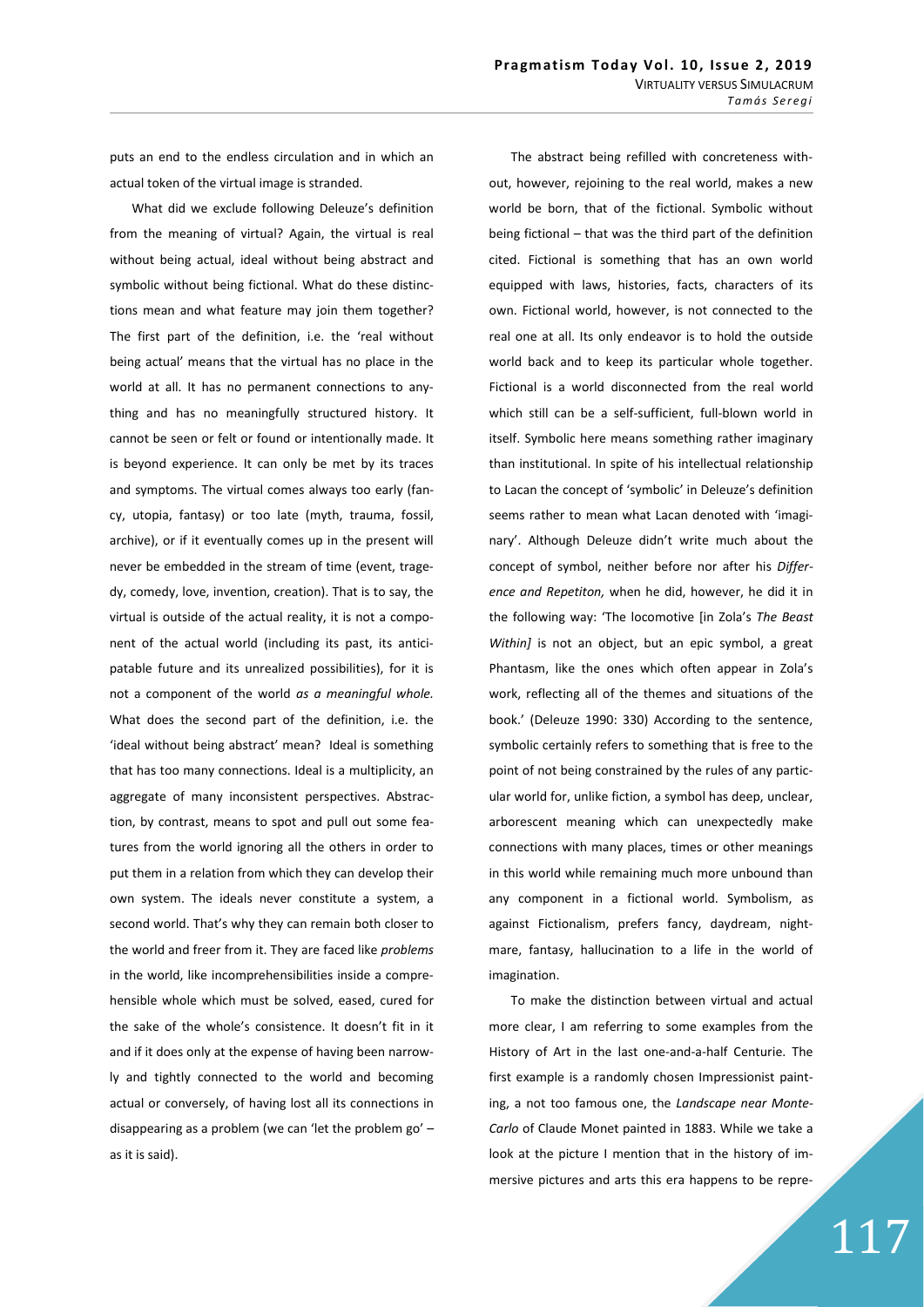sented by the panorama and cyclorama pictures. Cyclorama and panorama pictures truly give an illusion of being inside, and even of being there and then in the depicted scene. Why should it be, however, called virtual picture apart from the fact that it brings closer and is forcing to pass the border from the represented to the physical world and to conquer at least that little parcel of the latter inside the Cyclorama?

What painting did Monet and his friends invent in the meantime as compared to cyclorama picture? Based on modern Sensualism they created a kind of picture in which image (the mental entity) and picture (the object supporting paint) had been strictly dissociated in order to make the former as lucid and intense as possible. The mental image was supposed to be the clearest possible considering that it was born only on the retina of the painter or the beholder. And although it may be justified to retort that there has not ever been any picture in the long history of art that would only have been a material surface covered by paint without being an image in the constitution of which the beholder had a crucial part, yet the endeavor of the Impressionist painters was undoubtedly to intensify the beholder's partaking to the extreme point where the image loses all its direct connections to the picture including the most material element of the latter, the paint itself. The paradox of this endeavor is that it can only be fulfilled by making the picture as material as possible, i.e. by abjuring any underpainting and glazes. Accordingly, the problem of the Impressionists was not with the reference. They want as much to scan the waves of visual energy of the outer (perceived) or the inner (represented, fancied) world as to make it by releasing the image from any particular reference either in the outer or in the inner world. Impressionist picture is subjective only in the sense that it emerges in the eye of the painter or any viewer. But it has nothing to do with anyone's sensibility if not with the human's as such. The place where it comes into the world is not an actual place neither being connected to anyone's inner world nor to that particular place, the room of the exhibition the picture happens to hang in. It

is there and isn't there projecting an image into the room to the moment when somebody goes there and takes a look at the picture. From this very moment the virtual image has been actualized in a particular couple of eyes. It is not a trompe l'oeil, on the contrary, it is a pure image. While perceiving the actualized image, however, the viewer doesn't see the picture as object any more. The price to be paid for gaining a pure mental image is losing the object to be looked at. If we want to regain the picture we need to actualize it. It is not so difficult to do with an Impressionist picture – we only need to step some closer and instead of the previously actualized image we get back the physically actual picture. This basic structure of the Impressionist painting concentrating on the sharp division made between the image and the picture created a kind of virtual image which made the virtual attainable by sharpening its contrast with the actual up to an abstract dialectic (either… or…). So what the Impressionists really achieved was not the perfect representation of any inner or outer actuality but the pure image and the pure sensation. This is the image that Bergson talked about in the first sentences of his *Matter and Memory* and did so almost at the same time when Monet painted the *Landscape near Monte-Carlo.* 'We will assume for the moment that we know nothing of theories of matter and theories of spirit, nothing of the discussions as to the reality or ideality of the external world. Here I am in the presence of images, in the vaguest sense of the word…' (Bergson 1988: 17). According to Bergson making a world is to make these floating virtual images anchor as perception, memory, imagination, cognition etc.

My second example is a drip painting of Jackson Pollock titled *One: Number 31* from 1950 which doesn't mean, of course, that there were no other virtual images of various kinds between the time of Impressionism and Abstract Expressionism. One of the most famous sentences of Clement Greenberg, based mainly on Pollock's works, is the following: 'The Old Masters created an illusion of space in depth that one could imagine oneself walking into, but the analogous illusion created by the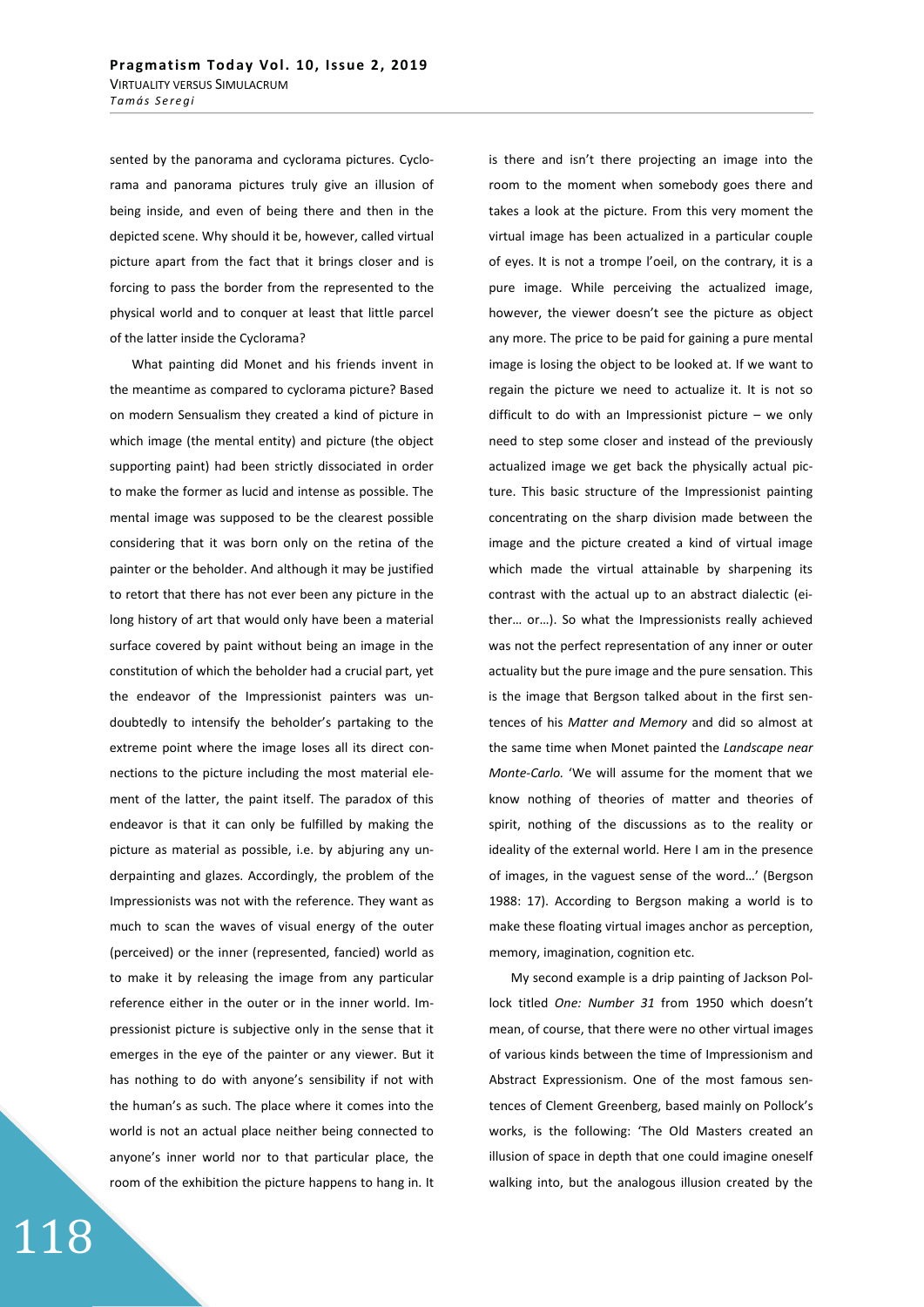Modernist painter can only be seen into; can be traveled through, literally or figuratively, only with the eye' (Greenberg 1993: 90). What exactly does this sentence mean? First of all, Greenberg claims that the characteristic of modern painting is not its literariness or concreteness, i.e. not a kind of anti-illusionism. Modern painting does make an illusion that differs from that of the old painting only in its nature and not in its possible degree. At first glance, however, the end of the sentence seems to contradict this claim considering that the expression 'only with the eye' in itself could be interpreted as a kind of restriction. Is it, however, really a restriction and not more of an expansion or even a piece of disengagement?

Taking a look at the picture the only thing we can see is a tangle of lines in various colors, lengths and thicknesses and flecks and patches. Moreover, we cannot really be sure if the picture is not upside down. And our doubt is not totally inappropriate since the picture was painted laid down on the floor from all possible directions so it is really no more than a piece of arbitrary convention to view it in the way we view a picture hanging on the wall. However, it is undeniably a picture and not only in the sense that it has a frame that cuts it out of its surroundings but also in that more restricted sense that it creates an illusion of some other space different from that of the exhibition room. So it is not only a picture but also an image creating an illusion of a 'somewhere else'. What is this 'somewhere else' indeed? It cannot be somewhere else in the world we live in because it doesn't depict anything we might recognize and what is more, it cannot be some fictional place either, i.e. some place in another world because a fictional world, in spite of not really existing out there remains a world 'that one could imagine oneself walking into' as Greenberg wrote above.

A modernist painter from the first half of the  $20<sup>th</sup>$ Century, someone like Malevich or Kandinsky, might answer this question by claiming that it must then surely be some cosmic space. Cosmic space doesn't possess the qualitative distinction of above and below that terrestrial space does. It is, however, a space that envelopes human being in his/her whole physical existence even if (s)he cannot dwell in it. Cosmic space is too big to be habitable yet it has scales and coordinates unifying it. And it is so because cosmic space doesn't only *contain* our whole flesh and blood existence but also the whole world as its widest conceivable context for all human intentionality in the Husserlian sense of the word. How large is, however, the space that we enter by our eyes looking at the picture of Jackson Pollock? If, suspending the habit of picture viewing we inherited from the time of the Renaissance, we step very close up to Pollock's painting we will be surprised at experiencing that the picture can also be viewed as an image and not only as a painted surface even from that close. And what can be seen on that little part of it is a space as huge as that of the whole picture. Or, to be exact, the two spaces are incommensurable. Detached from the whole every little part of the picture is able and even willing to grow to a cosmic scale, and having done so, it can no more be localized within the space of any larger, encompassing parts or that of the whole. So unlike terrestrial and even cosmic space this particular pictorial space in question doesn't have a scale system. And this is exactly what Greenberg's distinction between 'walking into' and 'traveling through only with the eye' points out. The pure optical illusion Greenberg talks about virtualizes the beholder in the way that in order to enter this space (s)he has to leave all his body behind, including all his senses, except for vision. And without body (s)he lacks the point of reference to which the different scales could be correlated.

The painting *One: Number 31* of Pollock is an immersive picture. It may be, however, asked whether immersion is what makes it virtual or, on the contrary, virtuality is what makes it immersive. Neither is the case. For there exist immersive pictures without being virtual as well as virtual pictures without being immersive. My third example is one of the latter.

The third example is the picture entitled *Overdrive* (1963) of Robert Rauschenberg. As opposed to Pollock's *One: Number 31* it is a picture without any deep space of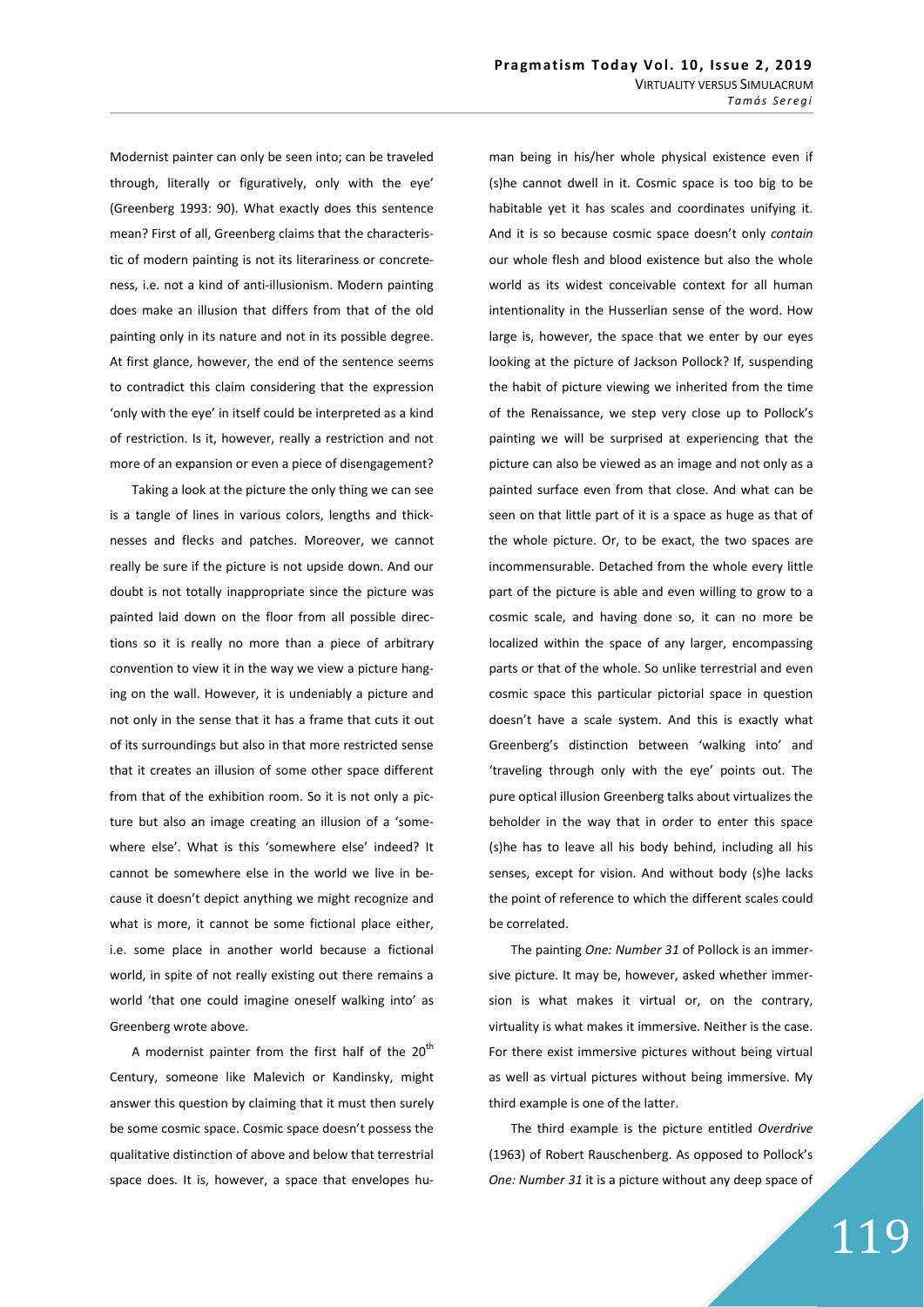its own. It seems to be no more than a solid, flat surface covered by things as diverse as possible: photographs, drawings, imprints, patches of paint; images, diagrams, signs, abstract painterly gestures. Some represent something, while others don't, and the ones that do, do it in a way different from all the others. The whole picture, as far as its title suggests, intends to represent the state of mind of a human being living in a modern urban environment. Apart from the title, however, there is nothing that could integrate the divergent elements and anchor them as a unified image in the world by localizing the elements in a mind being the picture of a unified world. Moreover, it might be asked whether *Overdrive* is not a picture raising the same question Heidegger had raised twenty-five years earlier concerning world picture but giving a completely different answer to it. As it is well known Heidegger took issue with modern science that, according to him, transforms the whole world including the human being into an object 'placed in the realm of man's knowing and of his having disposal' (Heidegger 1977: 130). He treated modern science as an ideology that makes of the world a mental representation by rendering it separated and objective. And his only hope was to get rid of all such objectifying pictures and return to the world itself to the point of being-in-the-world, i.e. being totally immersed in it. And he spoke so in an era of totalitarian ideologies, himself being completely immersed in the most dangerous one as it was recently so blatantly confirmed by his Black Notebooks.

Rauschenberg's picture is as distant and objectified as the world picture Heidegger talks about. As I mentioned above it is not an image at all but only a surface covered by different elements among which a few pictures can also be found representing something or other but the way they are applied to the surface and put together totally thwarts all our intentions to enter the visual space either by 'walking into it' or by 'traveling through it only with the eye'. Some elements are but ready-mades cut out from a book or a magazine, others are iterated and put side by side. Both stop the eye on the surface. Furthermore, the assembling of the ele-

ments also keeps the viewer at a distance making any immersion impossible, considering that although these elements may sometimes hint at some deep space by their representative content, the direction the single elements should be viewed from is permanently changing. So as opposed to Pollock's painting, which *could* be seen from many different directions, this is a picture that *should* be seen from the same amount of directions. Namely, Pollock's picture simply ignores its own frame for its lines sometimes transverse it and return at another place so that the whole picture looks but a detail of an infinite whole, i.e. an almost arbitrary cut-out. And this fact converts each particular point of view into an entrance to the visual space rendering the former much less important than the inner space itself. They all still remain viewpoints offering a provisional perspective of the whole, unifying the picture from without. By contrast, Rauschenberg's picture holds the viewer away, in the outer space, while none of the possible viewpoints is able to unify it. Or, to be exact, the picture can be entered, but in doing so, the viewer can only get inside the space of one of the picture's borrowed details, if it happens to be a picture by itself. So being disappointed (s)he returns to the outer space and keeps searching for the appropriate point of view. And stepping back from the picture (s)he has the same experience: there is neither a distance from which all its parts could be discerned at the same time, nor is there any segue between the distant and the close view. Briefly, the beholder gets no place to view the picture from either inside or outside. Yet, the thing faced is not a concrete object but a flat, framed surface covered by representative elements, and what is more, the procedure it was produced by embeds all its elements in the very homogeneous surface. It is not a concrete, billboard-like surface, the so called 'flatbed picture plain' named by Leo Steinberg, which Rauschenberg produced in his combine paintings a few years earlier, but a silkscreen print that contains the elements instead of only supporting them. So it should be, in principle, an image as well as a picture. And it definitely is: the virtual *image* of something irrepre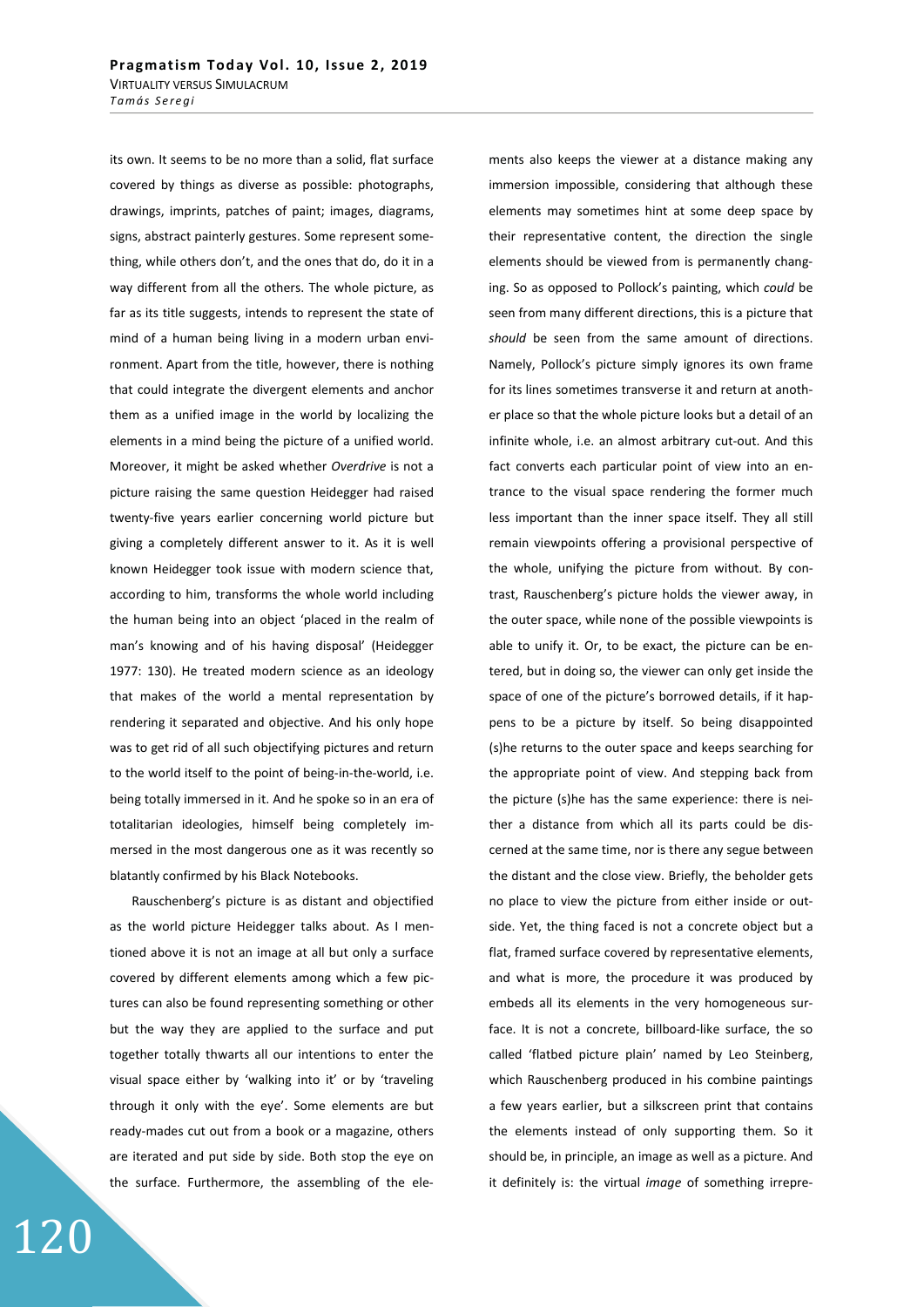sentable, the invisible image of being overdriven experienced by the beholder through his/her own becomingvirtual in the process of perceiving the *picture*.

The three examples discussed so far represent three different ways of making a picture virtual. Virtuality as a way of being, however, is not confined to the realm of pictures. On the contrary, it can be engendered in ever so many ways in various domains. In the psyche for example it may emerge as a trauma, i.e. as an experience that can neither be remembered nor forgotten. A trauma is always present in the psyche in its particular way of absence  $-$  it is there and not there and it is everywhere and nowhere at the same time and is sending the signals of its existence through symptoms. Or it can be engendered in the body as a phenomenon that is called by Deleuze 'a body without organs' – an abject body that has lost its capacity to unify itself in the form of an organism. Or it can be engendered in history as myth. Myth is not fiction, for it took place in this world and it is taken as a story that did really happen sometime, but in an antediluvian time so to speak, which preceded human or even natural history – in other words it happened in a past which had never been present being the source of history itself. And virtuality can also be engendered in the future as some postapocalyptic time, a time after history, and what is more, right now in our very present: some ecologists say that the ecological catastrophe has already befallen us, it already exists in its virtual form and what we are facing is only its process of actualization.

I chose the foregoing examples from the realm of pictures in order to make the contrast between virtualization and simulation all the more obvious. Jean Baudrillard, the most famous proponent of the concept of simulation in the eighties, writes: 'To simulate is to feign to have what one hasn't… But the matter is more complicated, since to simulate is not simply to feign: "Someone who feigns an illness can simply go to bed and make believe he is ill. Some who simulates an illness produces in himself some of the symptoms." (Littré) Thus, feigning or dissimulating leaves the reality principle intact: the difference is always clear, it is only masked; whereas simulation threatens the difference between "true" and "false", between "real" and "imaginary".' (Baudrillard 1983: 8) Facing this phenomenon Baudrillard draws the conclusion that 'simulation thus begins with a liquidation of all referentials' and announces the age of 'the divine irreference of pictures'. Is this, however, the only conclusion that can be drawn from the very situation? And is this a true conclusion at all? If a picture doesn't have any reference or if it has a false one, does it mean that it becomes a simulacrum? I don't think so. There are a lot of pictures without any reference, the abstract or concrete pictures for instance, and there are a lot of pictures with false reference, the fictional ones, and none of these are simulacra. Baudrillard is right that simulacrum can have something to do with reference but it is not its relation to reference that makes it a simulacrum. Namely, there exist referential as well as irreferential simulacra and the former can work more easily and maybe more efficiently than the former because it can take advantage of the belief we have in the one and only world, i.e. *the* world we live in. In case of a simulacrum, however, this belief doesn't primarily concern the reference, i.e. something outside the picture but the perception itself. Being inside a simulacrum one takes the percepts as real and not their references and this is exactly what the irreferential simulacrum makes obvious. Consequently, the core of the problem of simulation is rather the age-old and wellknown problem of make-believe and not that of reference.

Simulacrum is an image, it cannot be otherwise, even if a very peculiar one. It is an image feigning not to be a picture, feigning not to have any medium or support. It tries to conceal its own frame, which is always there in one form or another, and tries to bring the percept (and not the reality) as close to the beholder as possible. That is why it needs immersion. Not every kind of immersion is a simulacrum considering that there are situations, even in everyday life (a love affair is one of them for example), in which one can be immersed to the